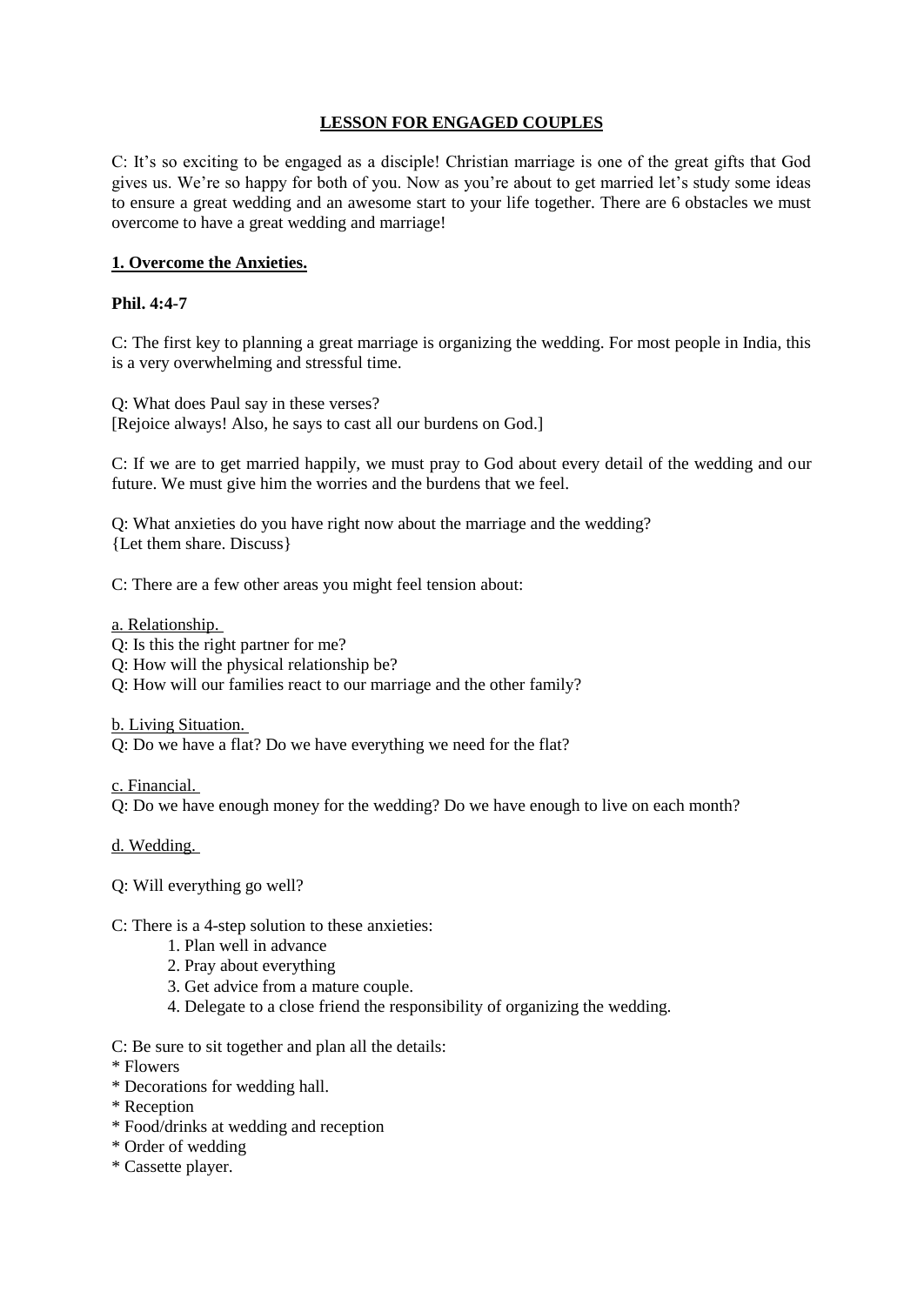- \* Video and/or photography.
- \* Special music of songs at wedding/reception.
- \* Gifts/appreciation of family.
- \* Cars for wedding party.
- \* Honeymoon location Honeymoon travel]

C: Also, on the day of the wedding, be totally overwhelming mess-up, don't worry. Be sure to rejoice on your wedding day. Though it may seem very important to you, most other people there will barely even notice a mess-up. You will only have one wedding day, so have great time and don't be burdened!

#### **2. Overcome the Pressures.**

#### **Mark 3:31-35**

C: You will face a lot of pressures and demands from you own families in the coming weeks. They'll want you to conduct the marriage according to their customs and traditions. Some of these traditions are perfectly OK. But some of them are religious customs and violate the Bible.

Also, the families may fight with each other about how to do the wedding. This is why you must take charge. You must have conviction. You can listen to the families, but you must decide how things will go, and you must make sure that Jesus is not insulted by whatever occurs the word NO is a great word! Don't be afraid.

Q: What troubles/conflicts do you anticipate in the coming wedding arrangements with either of the families? How do you feel about their reaction? {Discuss}

C: Be prepared for threats. If families do not get their way, they will threaten to not support you, or even to not attend your wedding. Do not be intimidated by this. If they love you, they will respect your faith. If you give in to their threats, they will always control you. And on day they may pressure you to leave each other! Do not give in! They may offer you financial help in arranging the wedding and your new flat.

Be careful about this, if you take their help, it is possible they will remind you about it your whole life and try to use it to control you. Taking too much money is dangerous. And refusing money is insulting. Be wise about this, and get advice. Be a good example to your family in this area, not being greedy or ungrateful like the world, and not being manipulated, either.

C: Fix the locations, times and dates for the wedding that will be convenient both for the families and the disciples. Of course, never get married in a location outside of this city. Please do not request or expect to have a wedding after church at the regular Sunday service halls.

We discourage this practice, except for people who have been in the church for several years and know almost everyone in the church. Once the wedding dates, locations times are fixed, do not change them. Be a man woman of conviction and do not be unnecessarily influenced on these things. Always take advice.

#### **3. Overcome Independence.**

C: Whatever we do as Christians, we must get a lot of advice to make sure it goes great.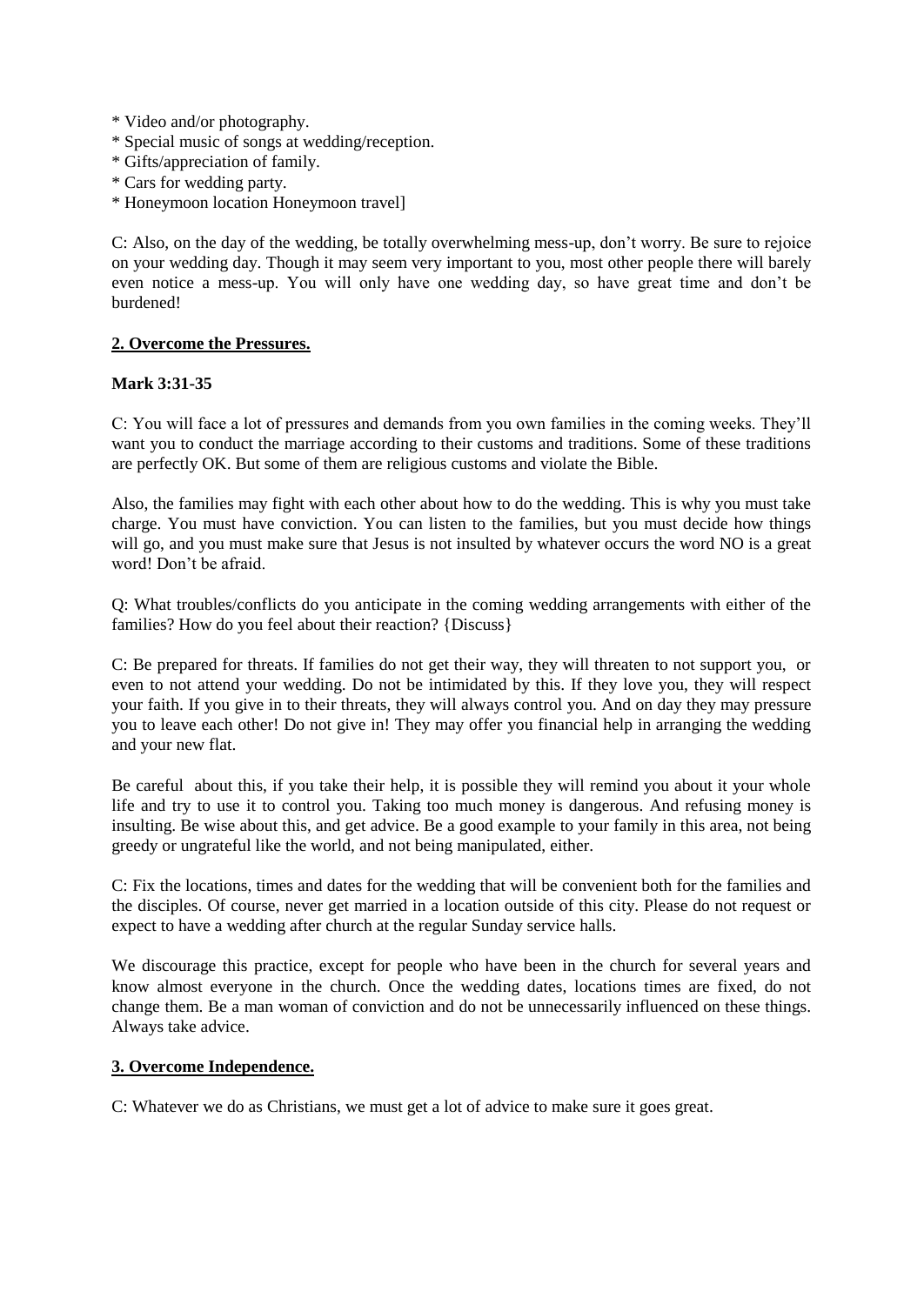#### **Prov. 19:20- 20:18**

Q: What do these verses say about taking advice? [Make plans by seeking advice. Make sure to listen to the advice!]

C: That is convicting isn't it! Don't be independent, but be wise. Mature disciples can help you avoid a lot of tension and problems through their advice.

#### **4. Overcome Boredom.**

C: In other words, make it special for everyone involved!

#### **Luke 22:7-15.**

C: In V.7, we see that Jesus delegated the job of organizing the last supper to Peter and John.

In V.9, they asked advice! In V.10, Jesus told them where to go. He explained all the details.

And in V.15, he expressed how eager he was for this occasion to be with his guys. Jesus made it special!

C: Your wedding will be a great opportunity to show your appreciation to your family. Have a mature couple in the church who knows your family be in charge of taking care of them, especially on the wedding day.

You can do special things to honor your family, like giving them gifts, writing them cards, making sure they are shared about in the sermon, and sharing about them yourselves in the reception or in the wedding ceremony itself.

C: Communication is another key to making things special. Christian marriage is new to your families, especially if they are from other religious backgrounds. So let them know in advance how the marriage will be conducted.

If possible, let them attend the wedding of someone else in the church, first! Before the wedding day, be sure to have a special time with your family and relatives. On the wedding day, have someone from your family ushering your relatives and friends.

At the wedding, the taking of photographs and the greeting of the couple by the relatives is a very sensitive and important matter. Do NOT leave anyone out, but do not take too many photographs either. Make sure there are some good photos of you as a couple. Because of the crowd that will be present on your wedding day, you must have a very clear plan as to who want to be photographed with you and how you want the relatives to greet you.

Also, on the wedding day, get out of the wedding hall fast! Do not spend five hours greeting everyone and have a tense wedding day as a result. It is your wedding day, after all, not theirs!

#### **4. Overcome Bankruptcy.**

C: Many people spend all their money on their wedding, and then they and their families are in debt for years trying to repay the money they borrowed to buy paneer and chana masala for 350 guests. This is very foolish. Better to have potato chips at the wedding and a happy marriage than to have some heavy food and a tense, unspiritual married life full of financial pressures.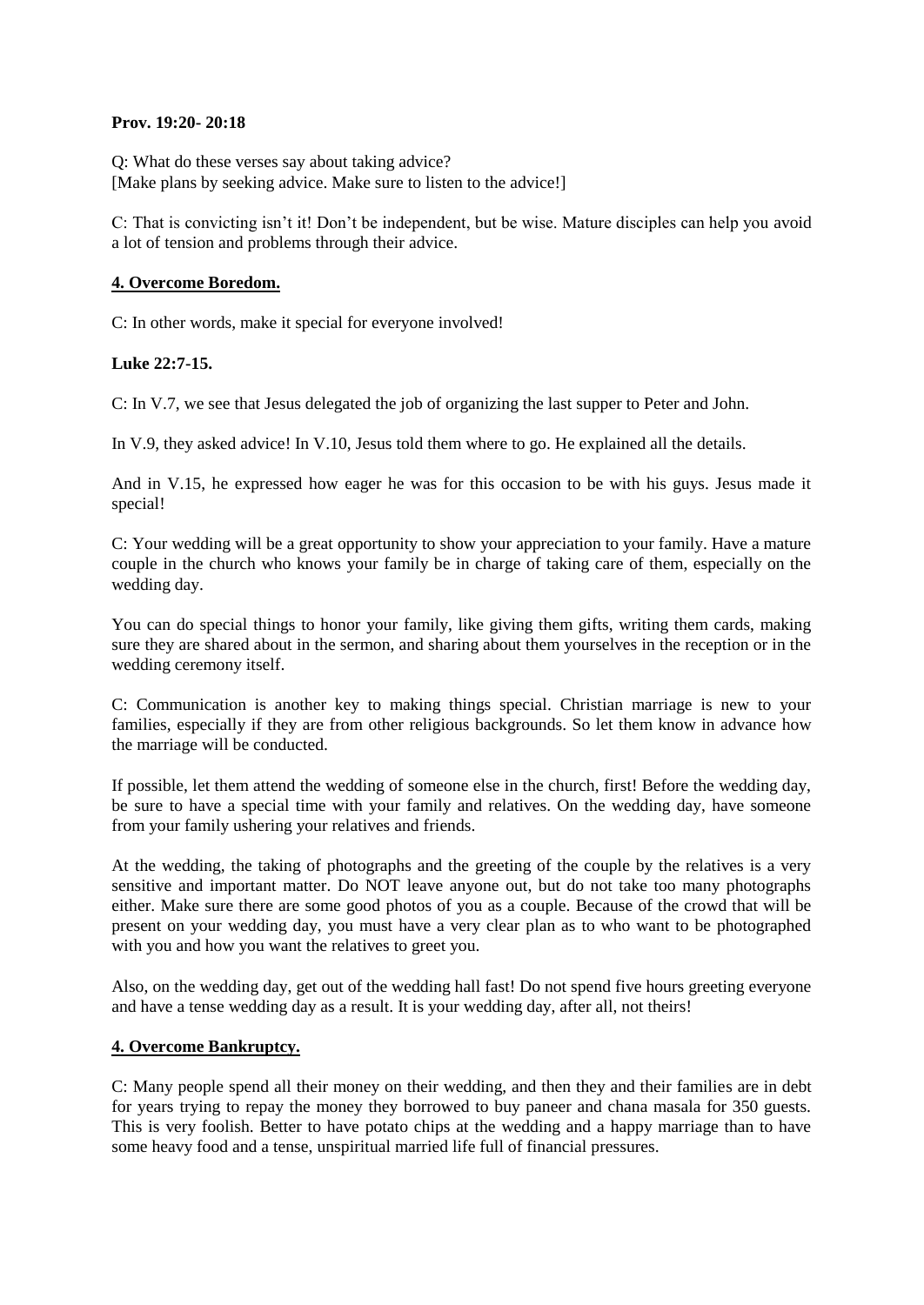## **Pro 13:11.**

C: It says here we must gather money little by little to make it grow! Don't waste money on your wedding!

C: Make a budget for your wedding and your flat set-up, and stick to it not matter what! Be humble, and do not try to impress others.

#### **Gal. 1:10.**

Servants of Christ do not try to impress men. Your family may insist on spending more than you'd like for the wedding. Ask them to save their money, or to give you part of it for the flat. But don't let your wedding turn in to an extravagant affair to impress men.

C: On the wedding day, have a reliable friend in charge of all spending and payments. Have a meeting with everyone involved in the wedding spending and appeal to all of them NOT to overspend. If the family has given you money, be sure to involve them in the purchasing of things for the flat and the wedding.

C: Also, have someone in charge of gifts. Make a list of what you need, and make sure anyone who wants to give you a gift approaches the friend in charge. That way, you will not receive 17 irons and toasters, but rather a number of things you need!

### **6. Overcome Sin.**

### **Mark 9:42-43**

C: In planning the wedding, you will be tempted to spend too much time together talking about the details. Do not travel alone together in autorikshaws as you do the wedding work. This will be a temptation to sexual sin. Also, do not think about what it will be like after you married.

The wedding is just a few weeks away, don't spoil that special time by lusting or falling into any kind of impurity. Be open with your disciplers about temptations in these areas.

If you are also doing a court marriage, be sure to remember that only after you are married in the church you can have physical relations. God is watching! { Ask them separately (men/women ) about how they are doing in this area of sexual purity}

C: You also will be tempted to be emotional in the coming weeks. Control it! Emotions are from Satan. This is a lifelong commitment you are making. Pray through the wedding vows, pray about your emotions, pray to be pure!

C: Some people miss church during the days before their wedding, or on their wedding day. That is a terrible way to start your married life! NEVER ever miss meetings of the church. Only on your honeymoon can you miss a meeting. Q: How do you feel about this?

C: On the wedding day, before having physical union, pray together at least 30 minutes. This will provide a great spiritual foundation for your new married life. Do not travel too far for your honeymoon - you'll get so tired that you won't enjoy it. Come back in time from your honeymoon, and don't go over budget, either!

C: Most importantly, always rejoice! Have a happy married life. We are so happy for you!